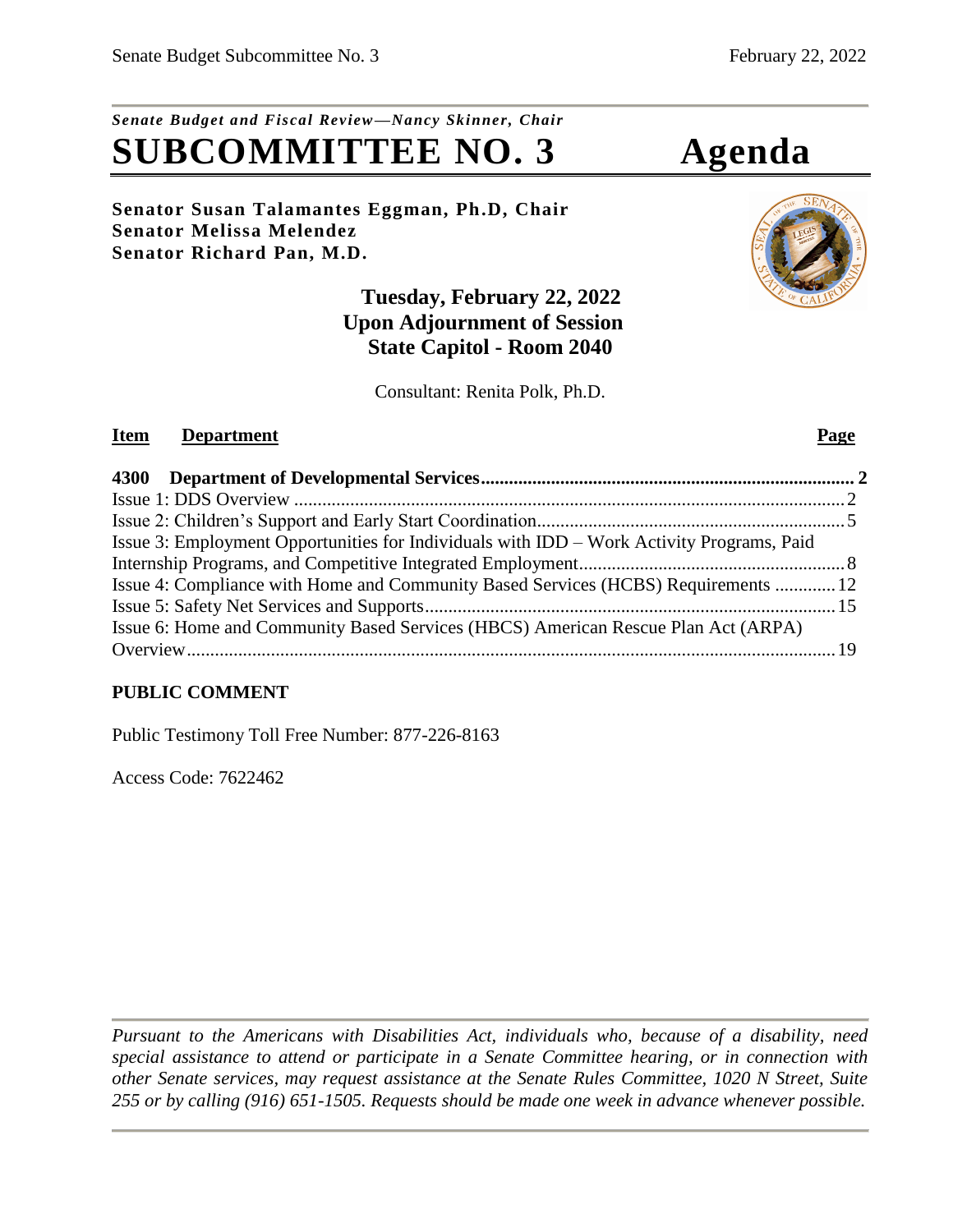## <span id="page-1-0"></span>**4300 DEPARTMENT OF DEVELOPMENTAL SERVICES**

#### <span id="page-1-1"></span>**Issue 1: DDS Overview**

The Department of Developmental Services is responsible for administering the Lanterman Developmental Disabilities Services Act (Lanterman Act). The Lanterman Act provides for the coordination and provision of services and supports to enable people with developmental disabilities to lead more independent, productive, and integrated lives. Additionally, the Early Start Program provides for the delivery of services to infants and toddlers at risk of having a developmental disability. The department carries out its responsibilities through contracts with 21 communitybased, non-profit corporations known as regional centers (RCs), as well as through state-operated homes and facilities.

#### **Department of Developmental Services Expenditures by Fund Source**

| <b>Grand Total By Fund</b>    | <b>Fiscal Year</b> |                   |  |  |
|-------------------------------|--------------------|-------------------|--|--|
|                               |                    | 2022-23           |  |  |
|                               | 2021-22            | (Proposed Budget) |  |  |
| <b>General Fund</b>           | \$6,330,507        | \$7,494,125       |  |  |
| General Fund,                 |                    |                   |  |  |
| Proposition 98                | \$305              | \$305             |  |  |
| <b>Federal Funds</b>          | \$87,450           | \$56,850          |  |  |
| Reimbursements                | \$4,309,125        | \$4,428,583       |  |  |
| <b>Lottery Education Fund</b> | \$130              | \$130             |  |  |
| Developmental                 |                    |                   |  |  |
| <b>Disabilities Program</b>   |                    |                   |  |  |
| Development Fund              | \$629              | \$629             |  |  |
| Developmental                 |                    |                   |  |  |
| <b>Disabilities Services</b>  |                    |                   |  |  |
| Account                       | \$150              | \$150             |  |  |
| <b>Mental Health Services</b> |                    |                   |  |  |
| Fund                          | \$1,251            | \$1,251           |  |  |
| Home and Community-           |                    |                   |  |  |
| <b>Based Services (HCBS)</b>  |                    |                   |  |  |
| American Rescue Plan          |                    |                   |  |  |
| Act (ARPA) Fund               | \$162,350          | \$387,700         |  |  |
| <b>Total All Funds</b>        | \$10,891,987       | \$12,369,723      |  |  |

\* Dollars in thousands

**Governor's Proposal.** The Governor's Budget updates the department's 2021-22 budget to include \$10.4 billion (\$5.9 billion General Fund) and includes \$12.4 billion (\$7.5 billion General Fund) for 2022-23. The 2022-23 budget reflects a net increase of \$1.5 billion (\$1.2 billion General Fund) compared to the updated current year budget.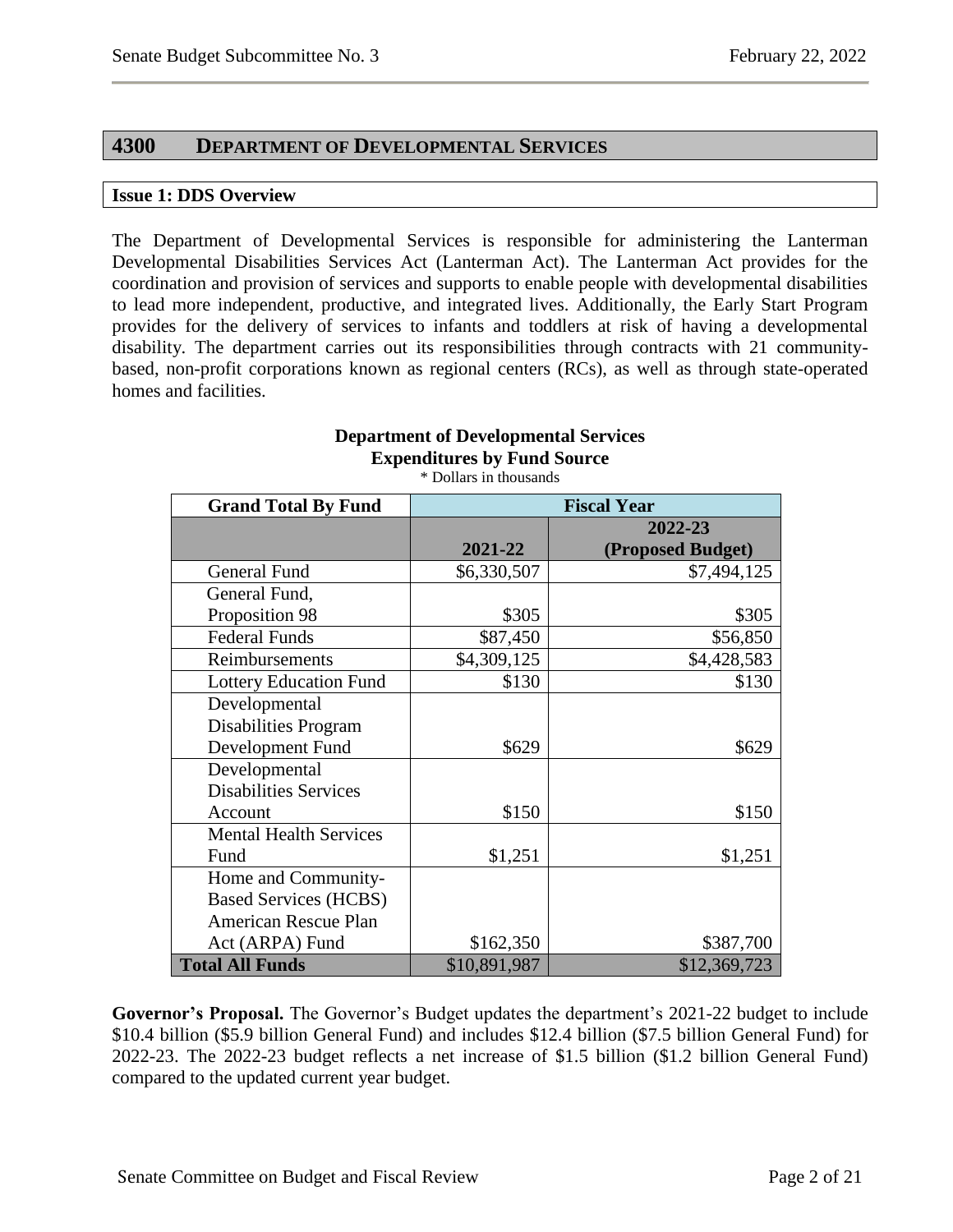The Governor's budget also includes the following proposals not discussed elsewhere in this agenda document:

- Communications Assessments for Deaf Consumers. \$15 million (\$9 million General Fund) one-time to complete communications assessments for individuals who are deaf or hard of hearing to improve services. Funding includes \$700,000 to contract with an individual or entity to advise the department on the most appropriate assessment tools and services.
- Fairview & Sonoma Developmental Centers. \$18.2 million (\$11.7 million General Fund) to extend the warm shutdown for both Sonoma and Fairview Developmental Centers.
- Administrative Support for Stabilization, Training, Assistance and Reintegration (STAR) Homes, Crisis Assessment and Stabilization Teams (CAST) and Protective Services. \$968,000 (\$774,000 General Fund) for seven positions to provide administrative support and address related workload increases as the STAR homes move to community settings.
- Information Security Staffing Support. \$905,000 (\$774,000 General Fund) to meet federal and state information technology risk and compliance requirements, operate and maintain DDS' security systems infrastructure, and support the increasingly complex technology and data needs of DDS' business programs.
- Reimbursement System Project. \$428,000 (\$342,000 General Fund) ongoing for two positions, re-appropriation of \$6.1 million General Fund from 2021-22 to 2022-23, and onetime funding of \$1.7 million General Fund in 2023-24 for maintenance and operations costs to implement the new federal reimbursement system.
- Porterville Fire Sprinkler System Re-appropriation. A re-appropriation of \$3.9 million General Fund from 2021-22 to 2022-23 for the installation of an automatic fire sprinkler system in residences in the Secure Treatment Area at Porterville Developmental Center.

**Caseload.** The number of individuals served by regional centers is expected to be 386,431 in the current year and increase to 407,634 in 2022-23. The department is forecasting an increase of 21,203 consumers compared to the updated current year. The increase assumes a return to typical caseload growth as the state recovers from the public health emergency.

The graph below shows a breakdown of the 2021-22 and 2022-23 proposed budget for DDS.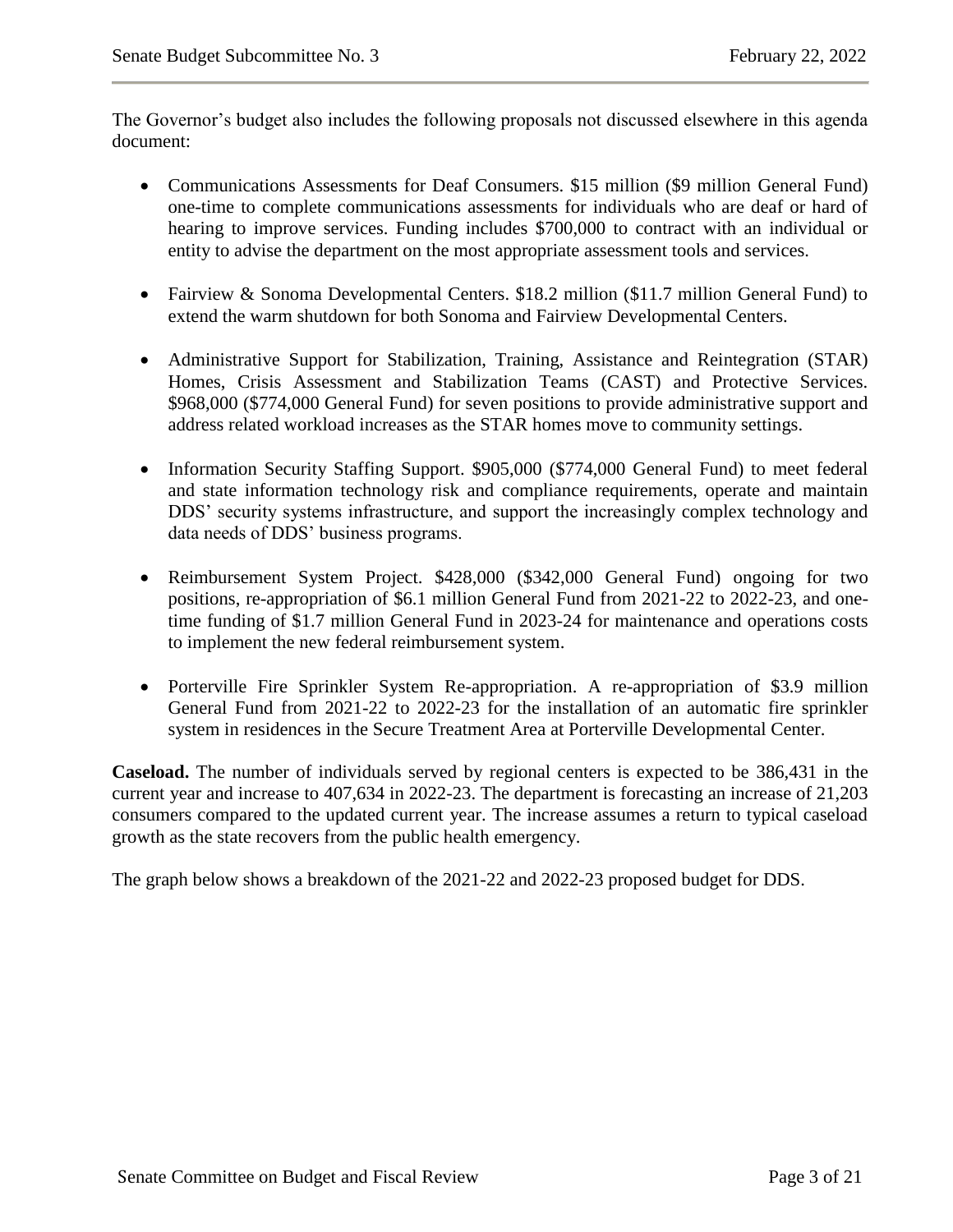

**Community Services (Regional Centers).** The 2021-22 updated Regional Center budget includes \$10.4 billion (\$5.9 billion General Fund), a net decrease of \$116.3 million (\$288.9 million General Fund decrease) as compared to the Enacted Budget. This includes a projected decrease of \$115.6 million in Purchase of Services (POS) expenditures and a decrease of \$117,000 in Operations costs. The 2022-23 Regional Center budget includes \$11.9 billion (\$7.1 billion General Fund), a net increase of \$1.5 billion (\$1.2 billion General Fund) compared to the updated current year. This includes a projected \$176 million increase in operations costs, and \$1.4 billion increase in POS expenditures.

**State-Operated Facilities.** The 2021-22 updated State Operated Facilities budget includes \$335.1 million (\$298.4 million General Fund), a net increase of \$7.7 million (\$6.1 million General Fund) compared to the Enacted Budget. The 2022-23 budget includes \$315.5 million (\$281.9 million General Fund), a net decrease of \$19.5 million (\$16.5 million General Fund decrease) compared to the updated current year. The decrease is for one-time funding for COVID-19 surge sites in 2021-22.

**Headquarters.** The 2021-22 updated budget includes \$167 million (\$86.8 million General Fund), a net increase of \$16.1 million (\$4.6 million General Fund decrease) from the Enacted Budget. The proposed 2022-23 budget includes \$135.5 million (\$80.7 million General Fund), a net decrease of \$31.5 million (\$6.1 million General Fund decrease) compared to the updated current year budget. The decrease is comprised of employee retirement and ongoing expenditure reductions and adjustments to employee compensation.

#### **Staff Comment and Recommendation.** Hold open.

- 1. Please provide an overview of the proposed 2022-23 Governor's budget for the department.
- 2. Please provide an update on caseload and how it was affected by the COVID-19 pandemic. Is caseload beginning to rebound from effects of the pandemic?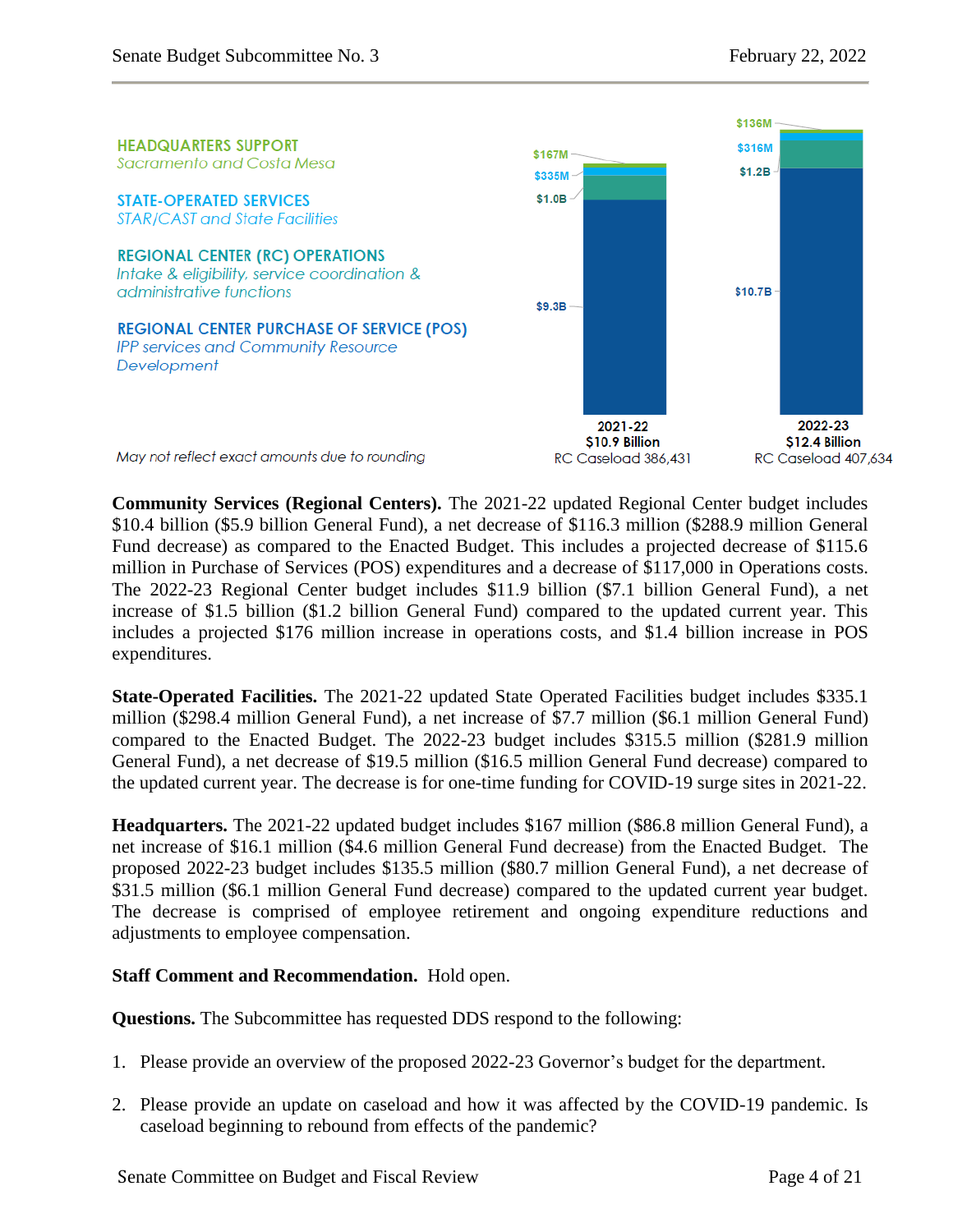## <span id="page-4-0"></span>**Issue 2: Children's Support and Early Start Coordination**

**Governor's Proposal.** The Governor's budget includes \$65.5 million (\$45.1 million General Fund) in 2022-23 and \$82.5 million (\$55.8 million General Fund) ongoing to support Early Start Transitions from Part C (Early Start) to Part B (special education services) and enhance oversight and outcomes of services for children and their families. Trailer bill language accompanies this proposal. A breakdown of the funds includes:

- \$1.2 million (\$1 million General Fund) ongoing to support six permanent positions and funding for contracts to improve the management and outcomes of statewide services for children with intellectual and developmental disabilities and their families. According to the department, the requested positions will improve coordination of supports for families, enhance coordination with the CDE and local education agencies, and oversee implementation of statewide initiatives. Contract resources will develop training materials and ways to solicit feedback from families on their transition experience.
- \$51.1 million (\$31.9 million General Fund) for reduced caseload ratios for children through age five. This proposal reduces the current caseload ratio to 1:40 for service coordinators supporting Early Start services, provisionally eligible children through age four, and Lanterman eligible children through age five. Approximately 91,400 children are included in this group.
- \$10 million General Fund for resources for preschools to increase inclusion of children served by Regional Centers (RCs).
- \$3.2 million for Individuals with Disabilities Education Act (IDEA) technical support for service coordinators. This would support IDEA specialists at each RC to train and support service coordinators guiding families through the transition. IDEA Specialists would also provide administrative guidance and expertise on IDEA through technical support to regional centers and local education agencies providing infant and toddler services.

The American Rescue Plan Act (ARPA) also included \$24 million for Early Start Part C. The funding is allocated to six initiatives: Family Wellness Pilot (\$7 million), development of culturally and linguistically sensitive services (\$4.5 million), outreach (\$4.2 million), technology (\$1.3 million), technical assistance and monitoring (\$500,000), and initiatives in collaboration with the CDE (\$6.5 million). This funding must be used by January 2024.

**Background.** DDS works in partnership with consumers, their families, the stakeholder community, 21 regional centers, and other state departments and federal entities to provide lifetime service coordination and specialized services to individuals with Intellectual and Developmental Disabilities (IDD). Services may begin as early as infancy and continue throughout all stages of life. The Early Intervention Program for Infants and Toddlers with Disabilities was enacted in 1986 under the IDEA. The Early Start program is California's program to ensure that early intervention services for infants and toddler with disabilities and their families are provided in a coordinated, family-centered system of services that are available statewide. Infants and toddlers from birth to age 36 months may be eligible for early intervention service.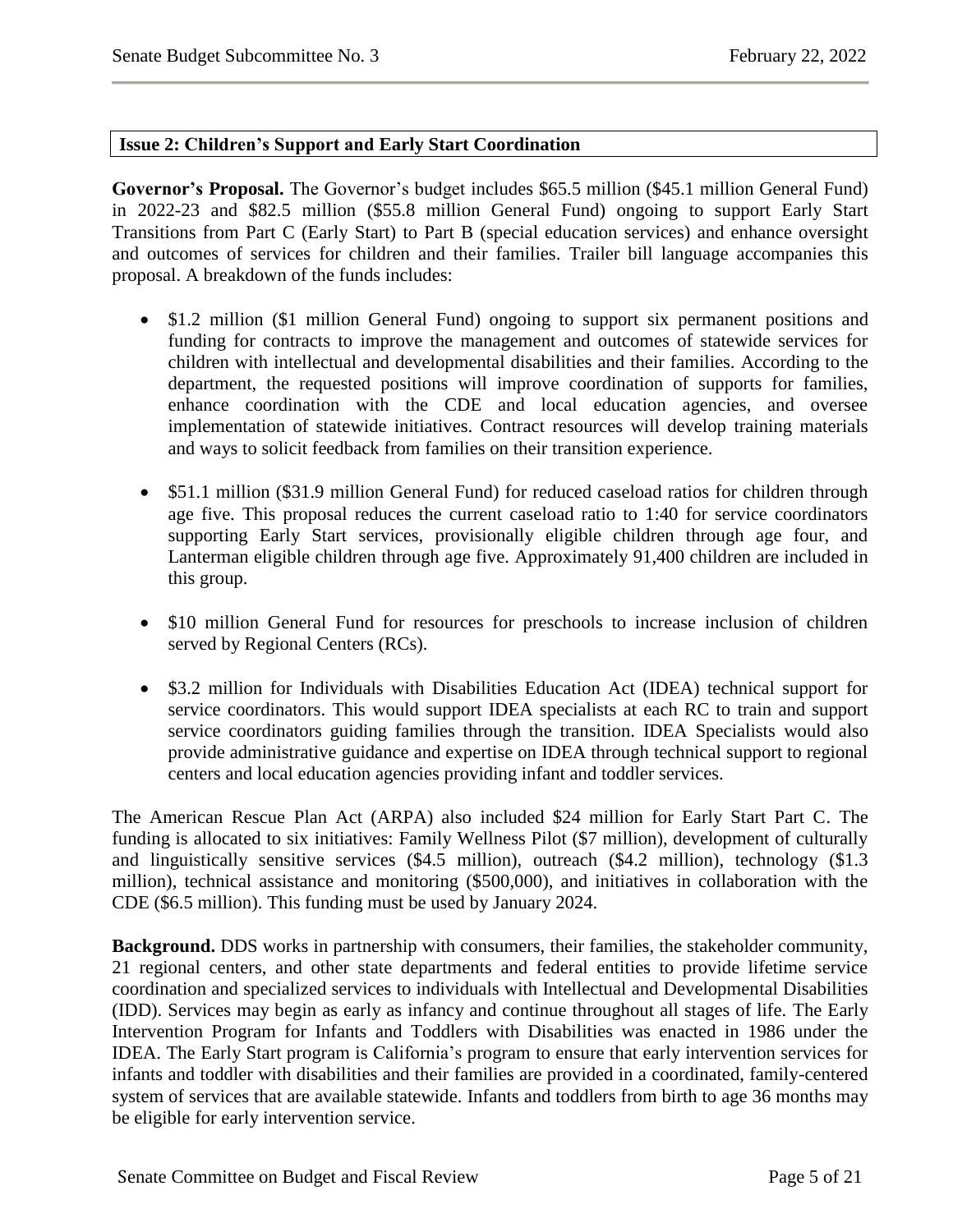

**Population.** The 2022-23 proposed budget estimates the Early Start population at 58,015, an increase of 7.5 percent compared to the enacted 2021-22 budget.

**COVID Impact on Early Start.** During the 2021-22 budget process the Subcommittee discussed the impact of the COVID-19 pandemic on the Early Start program. As the pandemic set in and wore on, enrollment in the Early Start program declined by 13.9 percent over ten months, dropping from 47,594 infants and toddlers in March 2020 to 40,965 infants and toddlers in January 2021. As receiving early intervention services can be critical to a child's development the department made efforts to address this decline. The 2021 budget authorized Lanterman Act Provisional Eligibility for children ages three and four, who do not qualify for Lanterman Act eligibility, to receive regional center services if they meet provisional eligibility criteria. As of December 2021, 1,082 children had provisional eligibility status.

Many families express challenges with understanding and navigating the multiple service delivery systems. The 2019 Budget Act required research to guide the implementation of a comprehensive state early learning and care system. WestEd released a report of stakeholder recommendations to the Legislature in October 2021. In response to these recommendations, DDS proposes the strategies in this proposal such as enhancing regional center coordination, increasing coordination with CDE, expanding expertise, and providing resources to increase partnerships with local educational agencies.

**Trailer Bill Language.** The Administration also provided trailer bill language with this proposal. Draft trailer bill language can be found on the Department of Finance's website at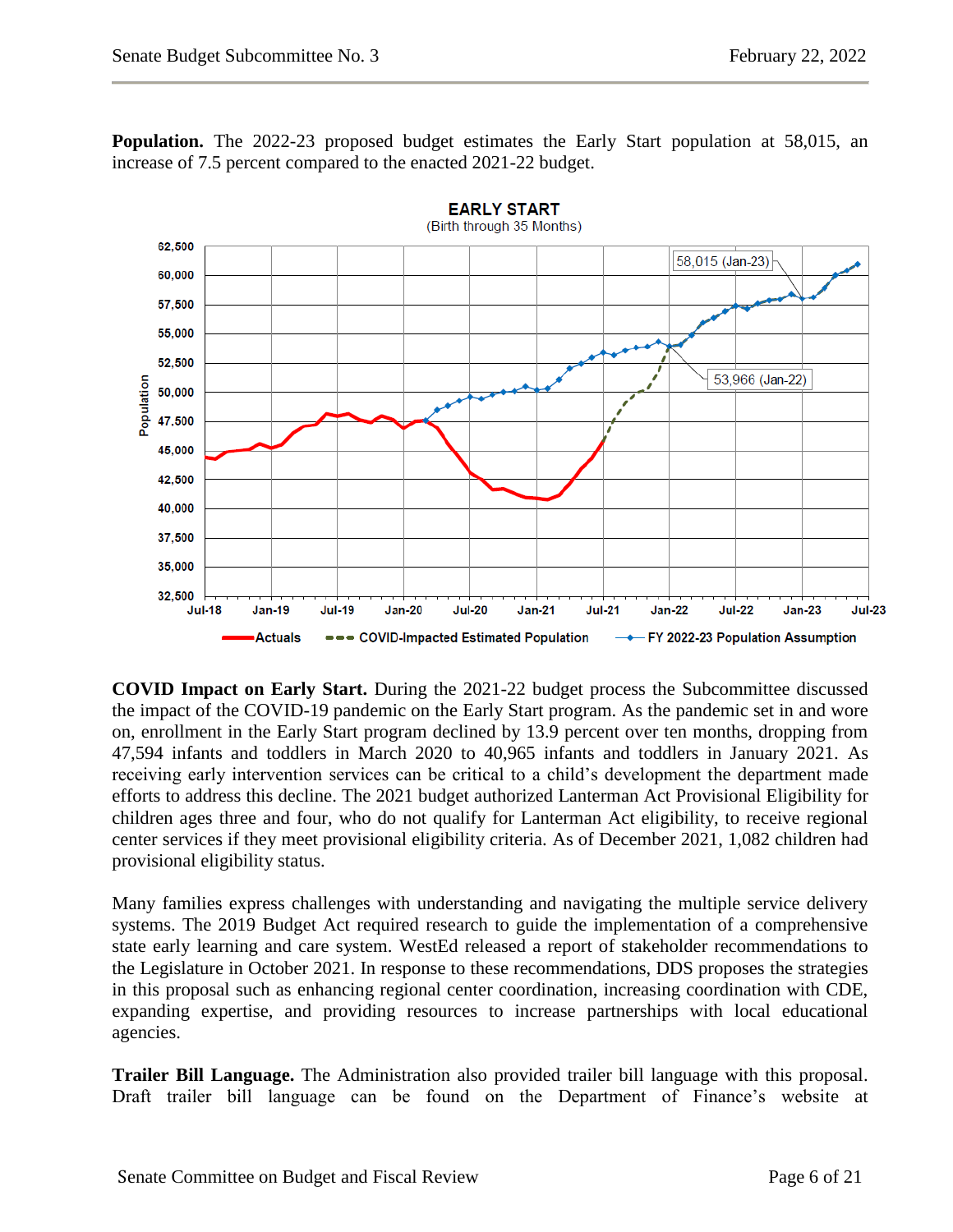[https://esd.dof.ca.gov/trailer-bill/public/trailerBill/pdf/579#page=12.](https://esd.dof.ca.gov/trailer-bill/public/trailerBill/pdf/579#page=12) Highlights of the trailer bill language include:

- Requirement that each Regional Center designate a main point of contact for coordinating transitions of a child and family from Part C to Part B.
- Requirements that parents be engaged in transition meetings.
- Requirement that information for parents specific to transition requirements and parent training opportunities be posted on the website.
- Requirement that local educational agencies designate a point of contact for coordination transitions of a child and family from Part C to Part B.
- At least quarterly reviews of the individualized family service plan for each eligible infant or toddler and their family by a service coordinator.
- Requirement that parent or legal guardian consent for referrals to the local family resource center be requested at the initial individualized family service plan meeting and any subsequent meeting if not previously obtained.
- By October 1, 2024, requires the department to update regulations to include a process for family feedback to update and improve the transition process, training, and family satisfaction.

#### **Staff Comment and Recommendation.** Hold open.

- 1. Please discuss how the department will collaborate with CDE during the implementation of this proposal.
- 2. The proposed trailer bill language does not specify the reduced 1:40 caseload in statute and authorizes the department to specify caseload in regional center contracts. However, other caseload ratios are specified in statute. Why did the Administration choose to not specify this caseload ratio in statute?
- 3. Please discuss how the provided funding will help to promote inclusive preschool options. Will this funding be used for outreach and awareness campaigns? Will it be used to provide on-site supports for children needing assistance?
- 4. Please provide an update on the implementation of Lanterman Act provisional eligibility for children ages three and four approved in the 2021 Budget. Please describe any significant successes or challenges the department and/or RCs have faced during implementation.
- 5. The 2021 Budget provided resources to conduct outreach with tribal communities to improve access to Early Start Services. Please provide an update on those outreach activities and results.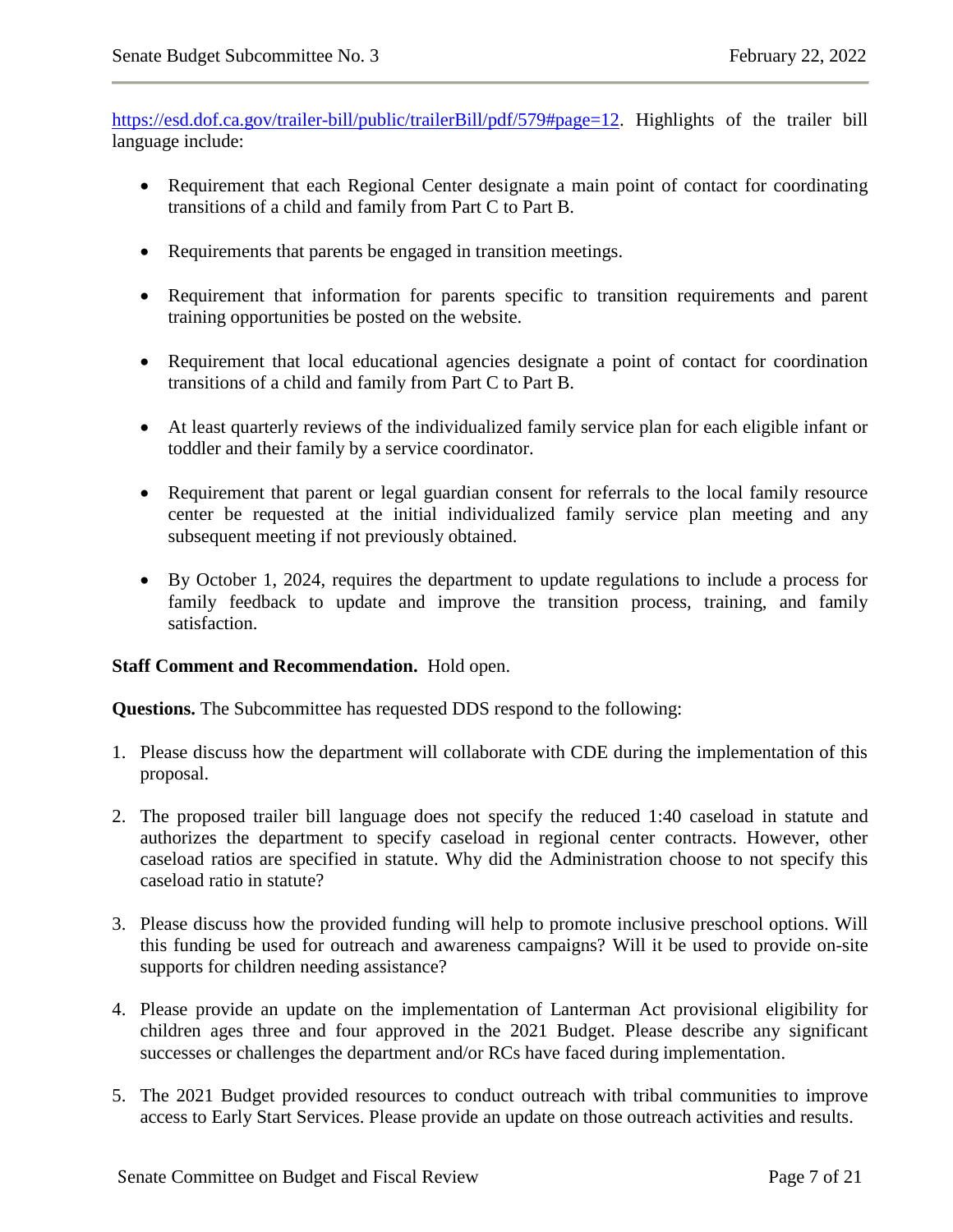## <span id="page-7-0"></span>**Issue 3: Employment Opportunities for Individuals with IDD – Work Activity Programs, Paid Internship Programs, and Competitive Integrated Employment**

**Governor's Proposal.** The Governor's budget includes \$8.4 million (\$5.1 million General Fund) for one position and funding for a three-year pilot of a service model focused on career readiness for consumers exiting Work Activity Programs or secondary education. The proposal also includes twoyear limited-term resources of \$153,000 (\$122,000 General Fund) in 2022-23 and \$80,000 (\$64,000 General Fund) in 2023-24 equivalent to one position. These two-year resources would help to implement Senate Bill 639 (Durazo), Chapter 339, Statutes of 2021, to phase out subminimum wage work performed by individuals with IDD. Trailer bill language accompanies this proposal.

**Background.** As of 2020, approximately 4,000 individuals with IDD served by RCs earned subminimum wages throughout California including, but not limited to, individuals participating in work activity programs. Subminimum wage is a wage that is lower than the established minimum wage. Work activity programs typically pay subminimum wage, or base pay on productivity, and most often occur in a sheltered workshop setting. The department has seen a decline in consumer participation in work activity programs from approximately 6,100 individuals in 2018-19 to approximately 3,800 individuals in 2020-21. Currently, providers can receive a 14c license, authorizing the payment of subminimum wages to individuals with IDD. With the passage of SB 639, effective January 1, 2022, no new 14c licenses are being authorized. SB 639 required the State Council on Developmental Disabilities (SCDD), in consultation with stakeholders and relevant state agencies, to develop a multiyear phaseout plan by January 1, 2023. Current 14c licensed providers will be able to renew their licenses until January 1, 2025, or as determined in the phaseout plan, whichever is later. At that time all employees must be paid at least minimum wage or higher in California.

The phaseout plan must include: benchmarks of desired outcomes for each year of the plan, resources necessary to ensure employees with IDD receive services and supports to transition to Competitive Integrated Employment (CIE), a road map for applying to and using all federal funding programs, and data collection reporting requirements for tracking outcomes for employees with IDD who are transitioned out of subminimum wage employment. The SCDD is required to publicly post and submit to the Legislature an annual report beginning January 1, 2024 and continuing during the multiyear phaseout plan. The annual report will detail progress made, recommendations for funding levels, and data collection.

In preparation for the SB 639 multi-year plan to discontinue subminimum wage by January 2025, DDS recognizes the need to increase support to consumers who will be impacted. The proposed pilot project will be time-limited, person-centered, and focused on a pathway forward improving transitions to paid internship programs or Competitive Integrated Employment (CIE). DDS proposes to engage stakeholders in the development of the pilot project and establish a framework for reporting and evaluating the project outcomes. DDS will also explore opportunities for tracking individual outcomes using metrics such as wages, hours worked, and other indicators recommended by consumers, employers, or subject-matter experts.

The department will oversee the development of one or more service models designated for the pilot, and monitor implementation and effectiveness of services. RCs will need to identify interested consumers through the individual program plan (IPP) process and resource qualified service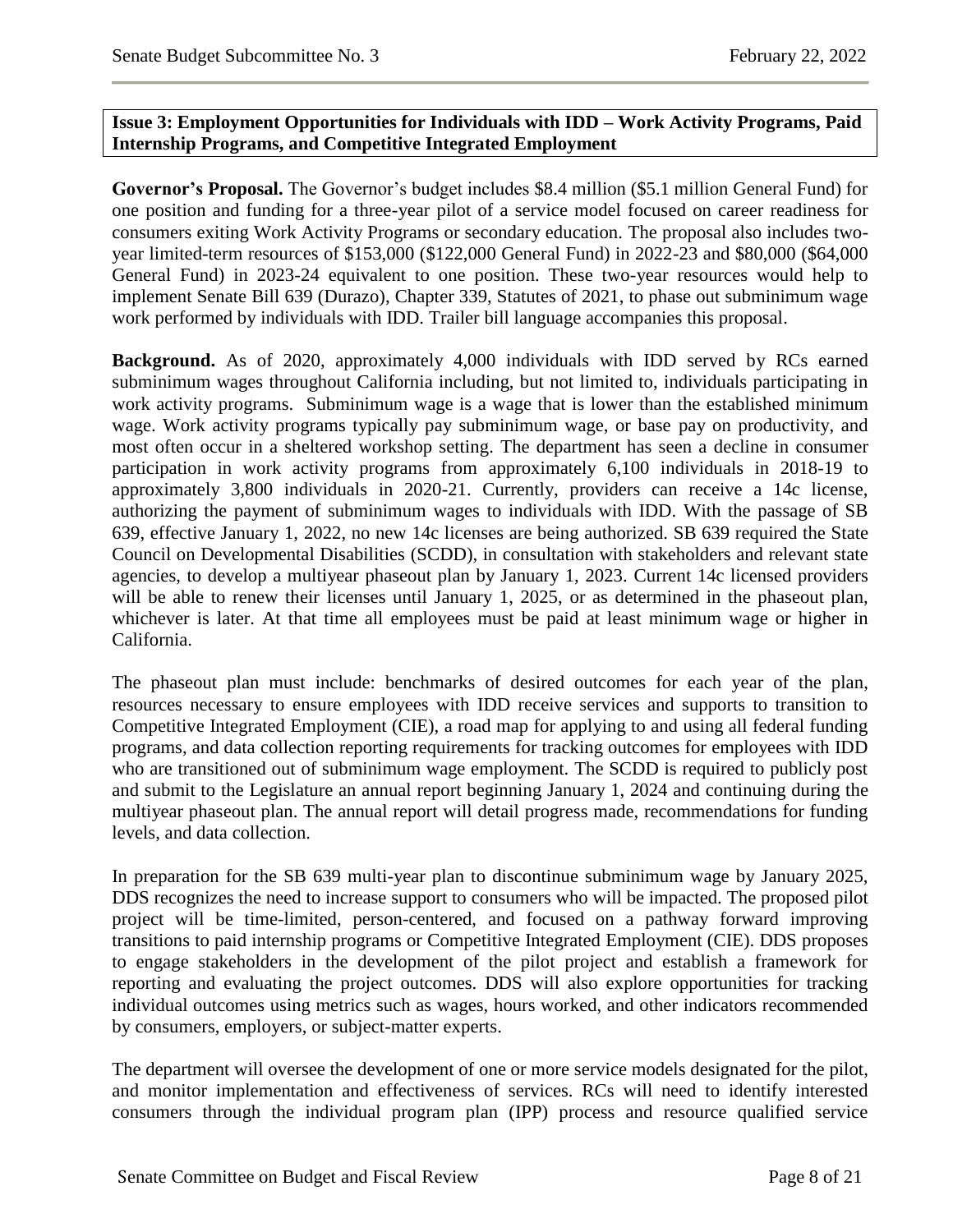providers. DDS proposes to monitor service utilization and project outcomes and coordinate ongoing stakeholder engagement to solicit feedback regarding experiences with the new service.

The requested position would act as DDS' lead in all aspects of the development and implementation of the SB 639 multiyear phaseout plan that will coincide with the proposed pilot project. The incumbent would attend all planning meetings with the SCDD, including preparing and presenting on current DDS data, DDS executive team insight, and feedback from consumers, RCs, and providers. They will also support stakeholder engagement needed for the development of any new rate models. Once the phaseout plan has been published they would be responsible for (1) developing guidance and providing training and technical assistance to RCs and providers, (2) data gathering and reporting of benchmarks as determined in the multiyear phaseout plan, (3) developing resources and materials specific to consumers who are transitioning out of subminimum wage work and work activity programs, and (4) monitoring and maintaining all information related to the phaseout plan and resource materials on DDS' website.

**Trailer Bill Language.** The department proposes statutory changes to accompany the proposal. Full language can be found on the Department of Finance website here: [https://esd.dof.ca.gov/trailer](https://esd.dof.ca.gov/trailer-bill/public/trailerBill/pdf/562)[bill/public/trailerBill/pdf/562.](https://esd.dof.ca.gov/trailer-bill/public/trailerBill/pdf/562) The proposed language would do the following:

- Make the establishment of the pilot program subject to an appropriation in the Budget Act.
- Require the pilot program be established by December 31, 2022.
- Require the department to consult with specified stakeholders by August 31, 2022.
- Require the provided services be person-centered and time-limited.
- Require providers report on outcomes, as determined by the department.
- Allow the department to implement the pilot program through written directive, without taking regulatory action.

There are many service options for consumers wishing to obtain employment. Those options can include individual supported employment, paid internship programs, apprenticeships, selfemployment, tailored day services, or group supported employment.

**Paid Internship Programs (PIP).** The purpose of the PIP is to increase the vocational skills and abilities of consumers who choose, through the IPP process, to participate in a paid internship. Goals of this program include the acquisition of experience and skills for future paid employment, or for the internship itself to lead to full- or part-time paid employment in the same job.

**Competitive Integrated Employment (CIE).** CIE, is defined as full or part-time work for which an individual is paid minimum wage or greater in a setting with others who do not have disabilities. Welfare and Institutions Code Section 4870(d) authorizes funding to the department for incentive payments to providers for placement and retention of regional center consumers, consistent with a consumer's Individual Program Plan (IPP).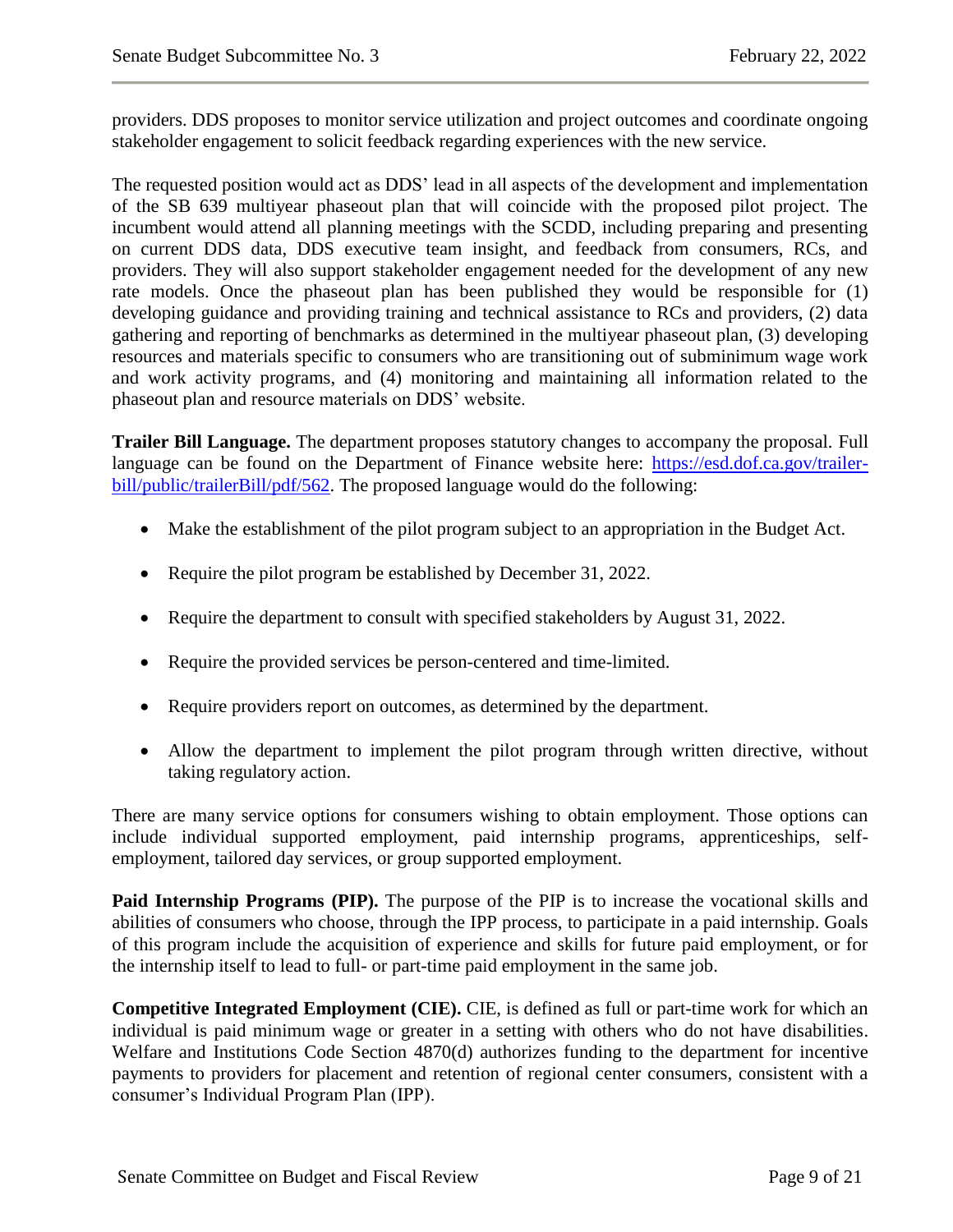**2021 Budget**. The 2021 Budget Act included several changes to CIE and PIP. To encourage CIE opportunities for individuals with developmental disabilities, WIC Section 4870 authorizes 1) paid internship opportunities with internship placement incentives to providers, and 2) incentive payments, paid at specified milestones, for providers who place and support consumers to maintain competitive, integrated employment. The 2021 budget doubled the incentive payments to service providers for placing an individual into competitive integrated employment, if specified milestones are met. It also modified the paid internship program by replacing the earnings cap with a cap of 1,040 hours per year.

The 2021 budget also included \$10 million General Fund for the department, along with the Department of Rehabilitation, to administer one-time grants to increase CIE opportunities. One-time funding, with expenditure authority until 2023-24, will expand current efforts to achieve increased competitive integrated employment opportunities, to include targeted technical assistance, local collaboration with community colleges, small business associations and chambers of commerce and other targeted pathways leading to meeting established targets.

## **Staff Comment and Recommendation.** Hold open.

Staff notes that the budget change proposal and proposed statutory changes do not provide much detail on the structure of the proposed program as the department wants to invite stakeholder participation in the design of the program. However, the Legislature may wish to provide input and codify some aspects of the program in statute. For example, the proposed language requires providers to report outcome measures as determined by the department. The Legislature may want to provide input on specific outcome measures it deems important to include.

As discussed above, SB 639 requires a workgroup to develop a multi-year plan to phaseout subminimum wage. Staff notes that there is the possibility for overlap between the proposed pilot and the SB 639 workgroup. The Subcommittee may want to inquire as to how the proposed pilot and the SB 639 workgroup would work together, complement one another, and not duplicate efforts.

- 1. The department has seen a steady decline in participation in work activity programs. Can the department provide detail on what activities consumers chose to participate in after leaving those programs? Are those consumers currently participating in competitive integrated employment or a paid internship program?
- 2. Please provide information on the timeline for the design and implementation of the proposed pilot program and the anticipated capacity of the pilot program.
- 3. Please discuss how the department's proposal for a pilot program complements the work that is currently being carried out to implement SB 639. Will the stakeholder process the department plans to use to develop the pilot program coincide with the SB 639 workgroup? How will the department ensure that it does not duplicate the efforts of the SB 639 workgroup or slow down the workgroups statutorily set timeline?
- 4. Please provide an update on the implementation of grants to increase employer participation in the competitive integrated employment program funded in the 2021 Budget.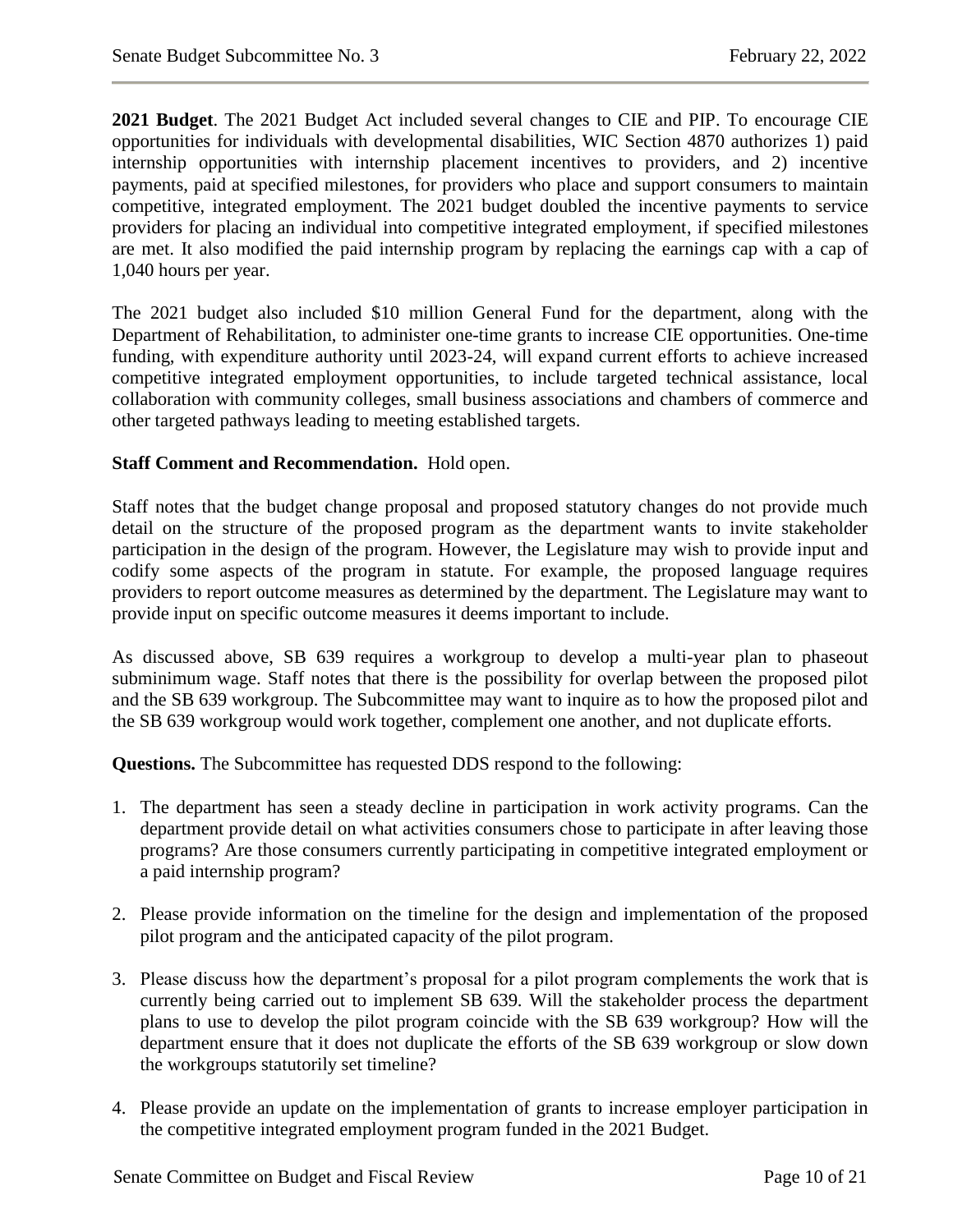5. Please provide an update on enrollment in the paid internship program and competitive integrated employment. Have the statutory changes made in the 2021 Budget Act helped to increase consumer enrollment and employer participation in those programs? What challenges has the department identified to increasing enrollment in these programs?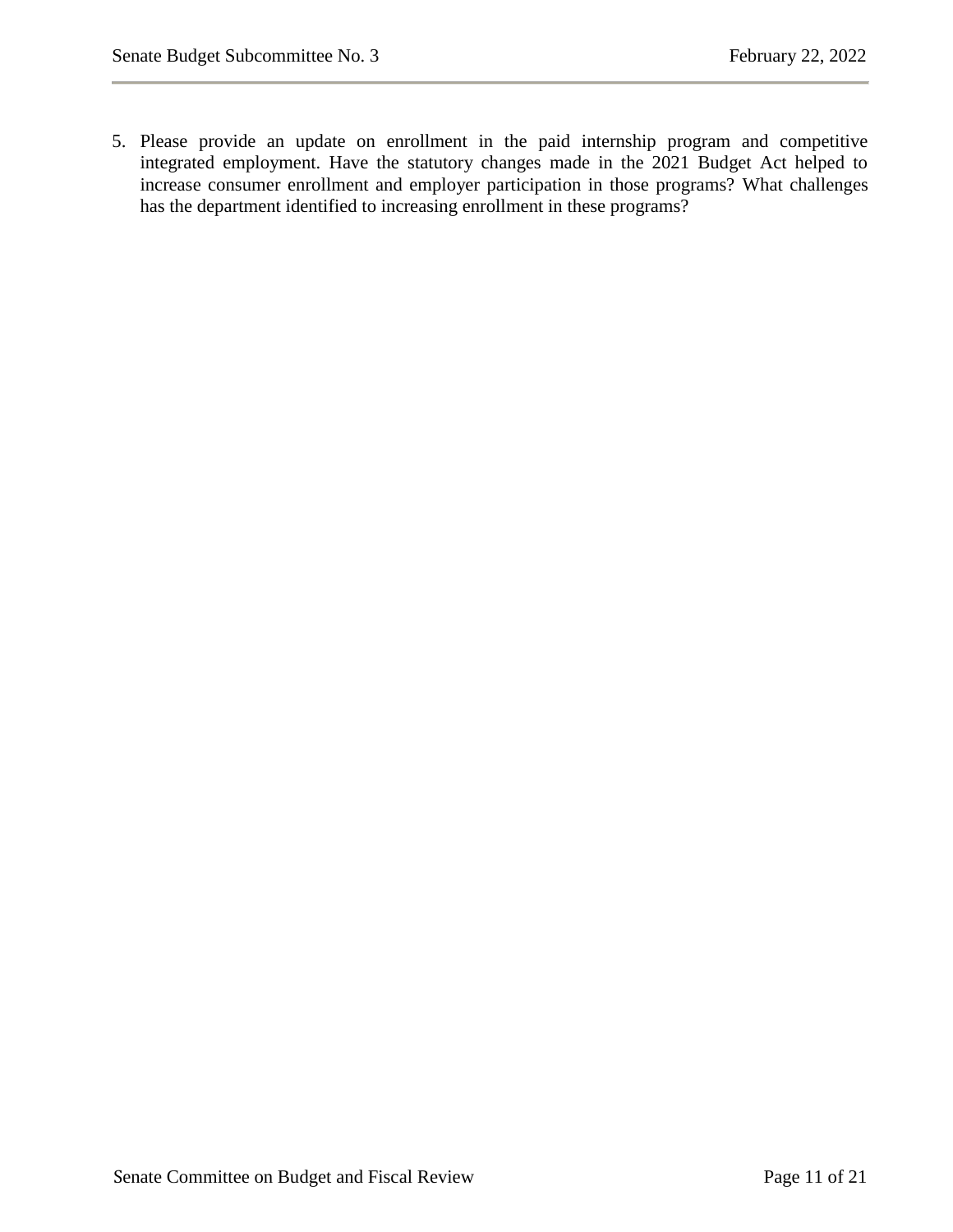#### <span id="page-11-0"></span>**Issue 4: Compliance with Home and Community Based Services (HCBS) Requirements**

**Governor's Proposal.** The Governor's Budget includes \$1.2 million (\$993,000 General Fund) in 2022-23 and \$811,000 (\$669,000 General Fund) ongoing for five permanent positions and one-year limited-term resources equivalent to three positions to comply with federal requirements necessary for continued federal funding for HCBS programs. This includes \$100,000 General Fund to establish an interagency agreement with the State Council on Developmental Disabilities (SCDD) to support legislative reporting requirements on the effectiveness of the Self-Determination Program. Additionally, it includes \$550,000 General Fund in 2022-23 and \$400,000 General Fund ongoing for screening activities for regional centers and vendors, staffing to coordinate screening, and contract resources to conduct the federal database checks.

**Background.** DDS receives approximately \$3.3 billion annually in federal Medicaid funding for services to RC consumers through two 1915(c) HCBS Waivers and an HCBS State Plan Amendment authorized pursuant to section 1915(i) of the Social Security Act. Compliance with various federal laws, regulations and policies is required as a condition of receipt of this funding.

**Medicaid Provider Enrollment**. As a recipient of federal reimbursements, DDS is subject to federal audit reviews. The Improper Payments Information Act of 2002 requires the federal Centers for Medicaid and Medicare Services (CMS) to annually review Medicaid to identify areas susceptible to significant payments and report the improper payment estimates to Congress. During the 2016-17 review of DDS' federal claims, errors were cited due to DDS, RCs, and providers not meeting Medicaid provider enrollment requirements. DDS, in conjunction with the Department of Health Care Services, developed a corrective action plan to address the issues identified. Part of that plan made DDS responsible for overseeing compliance with Medicaid provider enrollment activities for RCs and certain activities for vendors. This includes completing required screening of RC managing employees and board members. DDS is also responsible for reviewing vendorization denials and terminations and overseeing fingerprinting/background checks for vendors designated as high-risk pursuant to federal regulations.

**HCBS Waiver Eligibility Determination**. HCBS Waivers, authorized under Section 1915(c) of the Social Security Act, allow states the option to provide community-based services as an alternative to individuals receiving services in a health facility. One requirement for HCBS Waiver eligibility is that a determination must be made that the individual could potentially be eligible to receive services in a health facility. These determinations have historically been carried out by the RCs. However, the CMS has indicated that responsibility for these determinations may only be delegated to a governmental entity.

DDS requests three additional permanent positions: one Staff Services Manager I - Supervisory, and two Community Program Specialists II to address the increased workload associated with HCBS waiver eligibility determination and Medicaid provider enrollment.

**HCBS Statewide Transition Plan Activities**. In January 2014, CMS published final regulations (HCBS Final Rule) defining requirements for home and community-based settings where services are provided under Section 1915(c) HCBS Waivers and Section 1915(i) HCBS State Plan programs. Specifically, HCBS settings must be integrated in, and support full access to, the greater community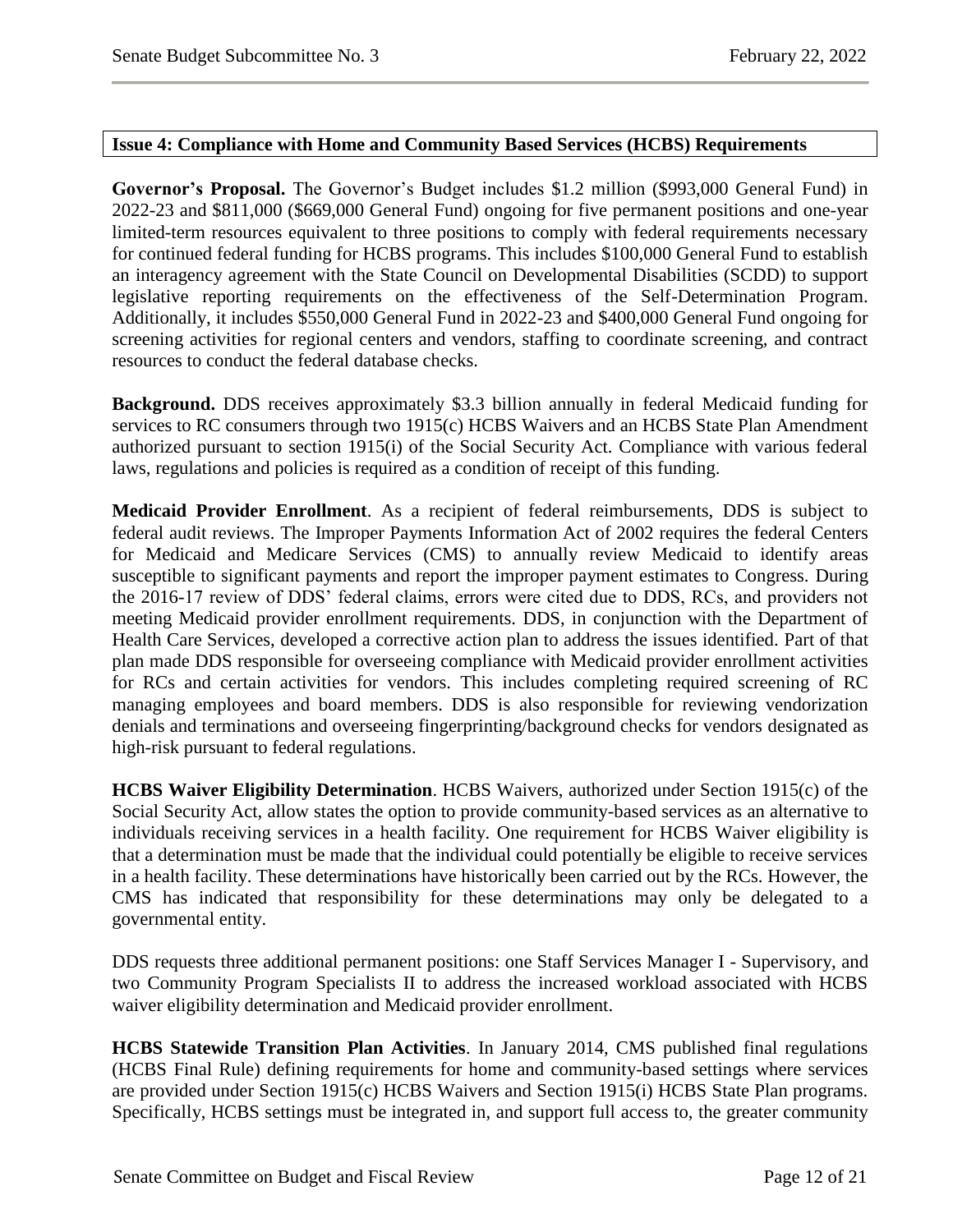to continue to receive federal funding. While initially CMS expected compliance with these regulations by March 2019, the transition has been extended to March 17, 2023. As required by these regulations, a Statewide Transition Plan was developed, which outlined the steps and activities needed for compliance. Included in these activities are assessments of all HCBS providers to determine their level of compliance with the federal regulations and continued outreach with stakeholders.

DDS received limited-term funding equivalent to three three-year positions, effective July 2019. With the timeframe for HCBS Final Rule compliance extended to March 2023, these positions are requested for an additional year. The extension of these positions will focus on oversight and management of provider assessment and the validation process for approximately 9,000 providers.

**Monitoring of the Self-Determination Program (SDP) HCBS Waiver**. As a condition of CMS approval of HCBS Waivers, the state must provide evidence of its oversight. DDS provides oversight with on-site monitoring conducted by DDS staff. Consistent with statute, the SDP transitioned from a three-year phase-in process that was limited to 2,500 consumers to opening statewide on a voluntary basis to all eligible consumers on July 1, 2021. With the expansion of the SDP and the increasing number of RC consumers enrolling in the program, workload related to SDP monitoring will increase.

DDS requests an additional two permanent Community Program Specialist II positions to assist with workload and activities necessary to comply with the requirements of monitoring the SDP Waiver.

AB 79 (Committee on Budget), Chapter 11, Statutes of 2020, requires the SCDD to collaborate with the state Protection and Advocacy agency and the University Centers for Excellence in Developmental Disabilities (UCEDD) to survey participants regarding satisfaction under the SDP. The SCDD is required to issue a report to the Legislature no later than December 2022 and provide recommendations to enhance the effectiveness of the program. The 2022-23 proposed Governor's budget includes an extended deadline of June 30, 2023, for that report.

The 2021 Budget included \$11.6 million to improve consumer onboarding in the SDP. This funding was meant to support participant choice specialists, intensive transition support services, regional center training, and the establishment of the Office of the Self-Determination Program Ombudsperson. Trailer bill language also required the department to prioritize the use of funds to increase services access and equity and to reduce disparities.

#### **Staff Comment and Recommendation.** Hold open.

- 1. Please provide an update on the state's HCBS transition plan activities. What proportion of providers have been assessed for HCBS compliance? How many providers were found to be compliant? What is the plan to address non-compliant providers? How has the COVID-19 pandemic impacted these activities?
- 2. Please provide an update on the expansion of the Self-Determination program to all consumers. How many individuals have enrolled in the program since it was opened up to all consumers last year?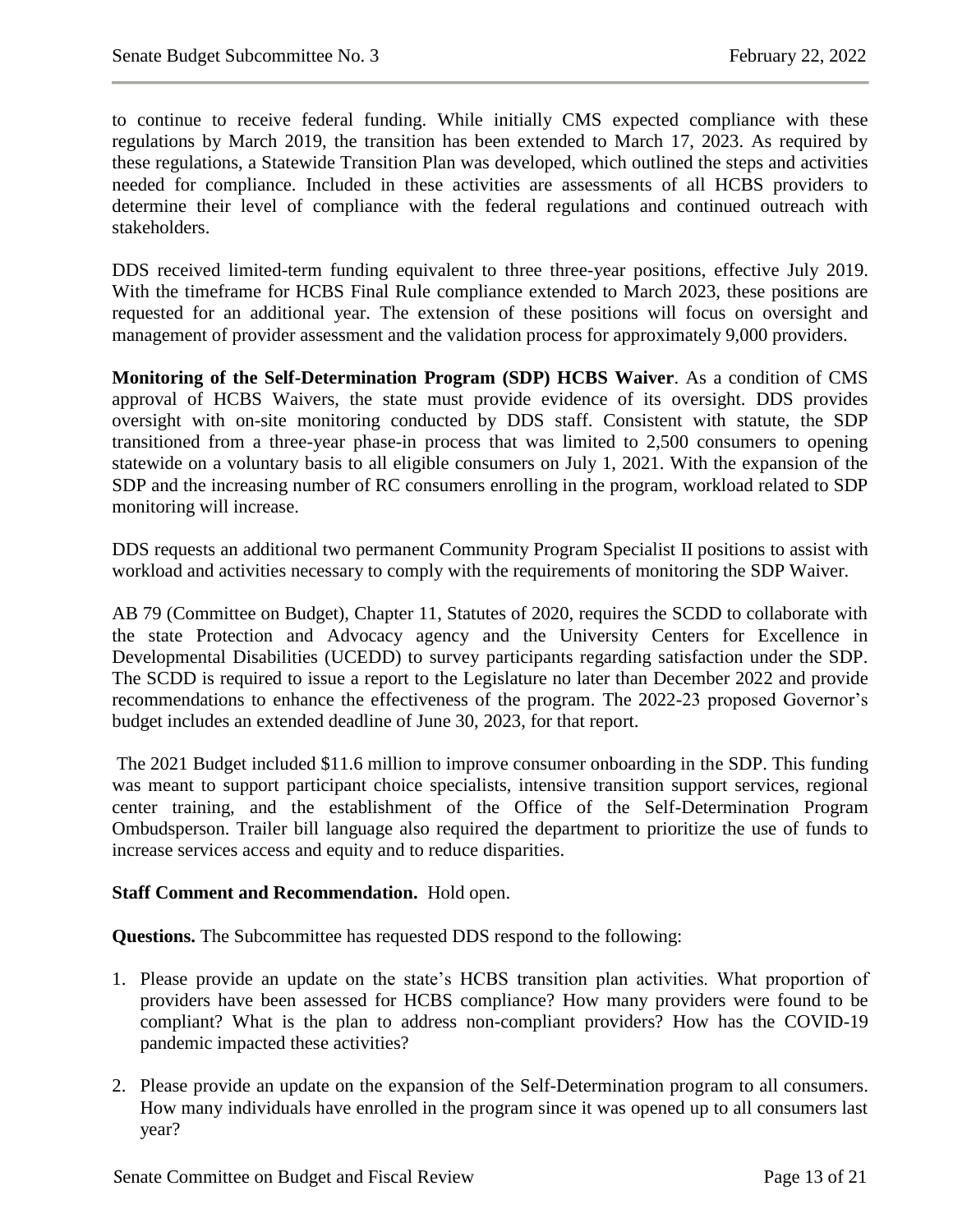- 3. Have the participant choice specialists funded in the 2021 Budget Act been hired at each RC yet? Please provide an update on RC training funded in the 2021 Budget.
- 4. Please provide an update on the staffing of the SDP Ombudsperson's office.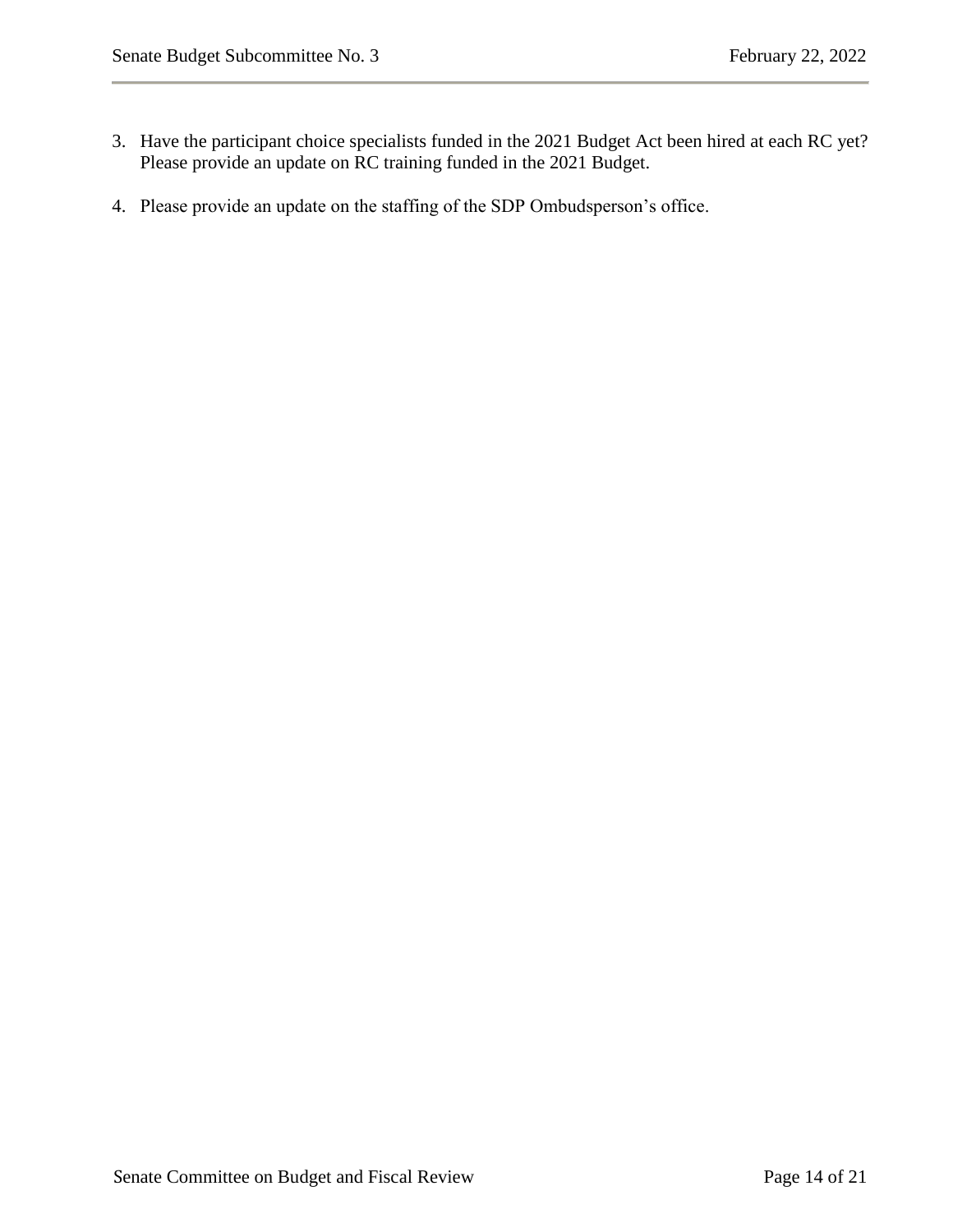#### <span id="page-14-0"></span>**Issue 5: Safety Net Services and Supports**

**Governor's Proposal**. The Governor's budget includes \$546,000 (\$437,000 General Fund) ongoing for three positions to enhance the developmental services safety net program. Two positions would support the enhancement of the safety net program for all consumers and one position would serve as an aging inclusion specialist that focuses on resource and navigation needs of consumers and/or their caregivers who are aging.

The Governor's budget also includes \$698,000 (\$558,000 General Fund) ongoing to support the development and monitoring of specialized community homes and services for consumers currently placed in, or at risk for placement in, congregate/institutional type settings and/or consumers in crisis. The specialized community homes include Adult Residential Facilities for Persons with Special Health Care Needs (ARFPSHNs), Group Homes for Children with Special Health Care Needs (GHCSHNs), Enhanced Behavioral Supports Homes (EBSHs), and Community Crisis Homes (CCHs).

**Background.** With the closure of state-operated developmental centers, a developmental service "safety net system" was developed to be person-centered, trauma-informed, and to prevent or transition individuals from placements and interventions that are highly restrictive. The safety net system was designed to support individuals who have IDD and co-occurring behavioral and/or mental health needs requiring supports from multiple agencies, including for mental health, special education, psychiatric, and crisis services, as well as medically complex individuals, who are living longer. In compliance with Senate Bill 81 (Committee on Budget and Fiscal Review), Chapter 28, Statutes of 2019, DDS submitted to the Legislature an update to the safety net plan. The plan was developed in consultation with stakeholders and evaluated the progress made to create a safety net, identify areas for further evaluation, and made other recommendations. The plan considered new models of care for individuals whom private sector vendors could not or would not serve.

The department's safety net continuum of care consists of the following:

- Preventative support services (e.g., respite, START services)
- Mobile crisis services (e.g., Crisis Assessment Stabilization Teams or CAST)
- Residential services (e.g., Community care facilities)
- Homes/Services for complex support needs (e.g., Community crisis homes)
- Acute crisis options (e.g., Porterville Developmental Center Secure Treatment Area (STA))
- Step down homes (e.g., Institutions for Mental Disease, STA step down homes)
- Stabilization/Wrap-around

**Systemic, Therapeutic, Assessment, Resources and Treatment (START).** The START training model is a comprehensive approach to crisis prevention and intervention for people with developmental disabilities and co-occurring mental health conditions. This model provides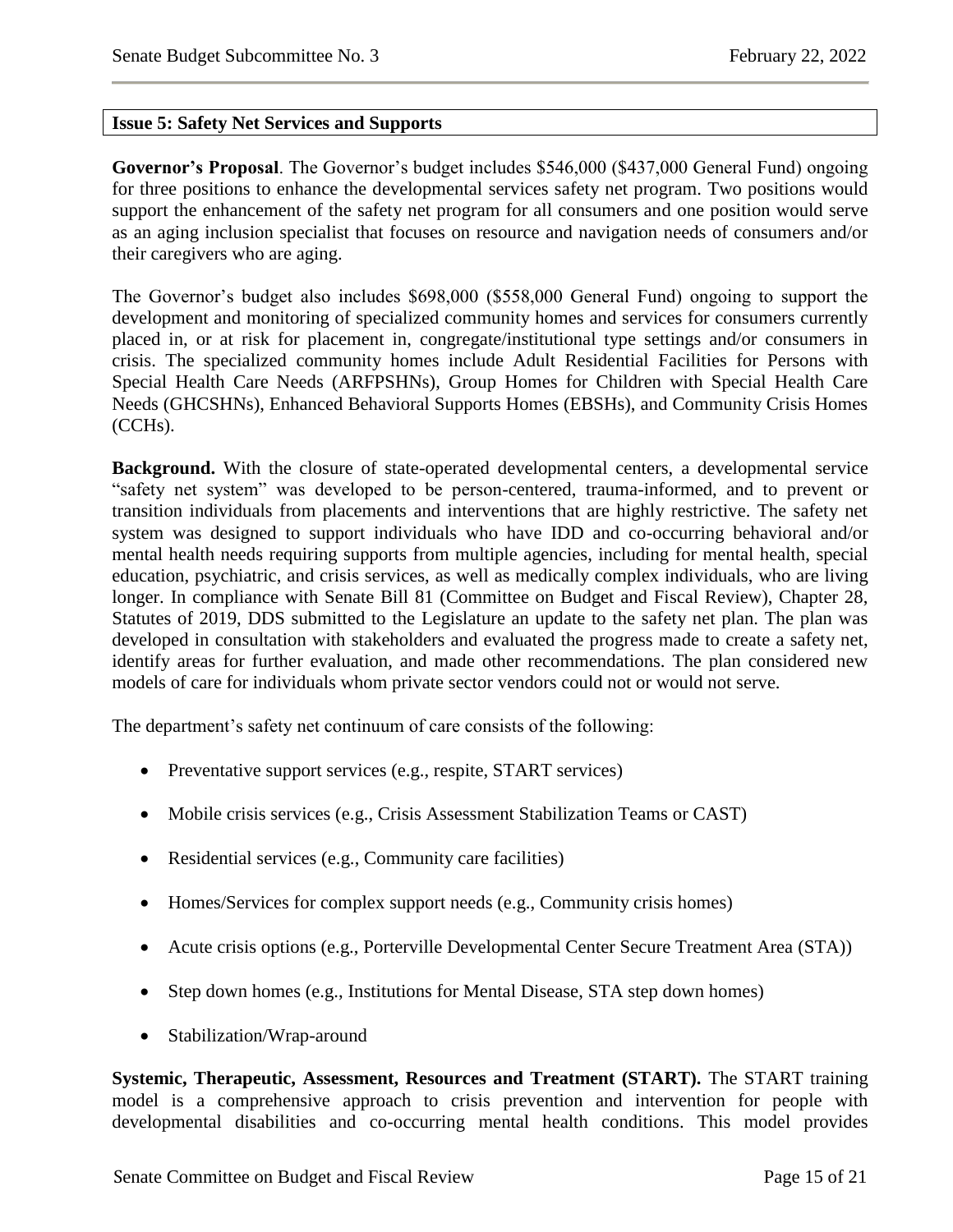wraparound services that support individuals at-risk for acute crisis or loss of residential placement, and individuals who are currently experiencing crisis. The START model has demonstrated positive outcomes in other states with reports of reductions in psychiatric hospitalizations and emergency room visits, improved mental health symptoms, reductions in challenging behavior, and maintaining residential placements in the community. The 2021 Budget approved resources for nine additional START teams. As the safety net continuum expands to meet the needs of the community, DDS requests additional resources to coordinate current START programs across multiple RCs and approximately 19 counties and oversee the expansion and implementation of START programs that will serve approximately 30 counties. With the 2021 Budget Act investments, there will be a total of fifteen START teams statewide.

**Crisis Assessment Stabilization Teams (CAST)**. CASTs provide state-operated mobile crisis services. The CAST is designed to provide partnerships, assessments, training and support to individuals continuing to experience crises after regional centers have exhausted all other available crisis services in their catchment areas. CAST also serves individuals who are at risk of having to move from their family home or out of home placement and admitted to a more restrictive setting.

The current safety net program is staffed by two positions within the department. The safety net program currently measures outcomes based on deliverables, tasks, and community development.

**Increase in Specialized Homes.** Based on the continued need for specialized residential services for consumers with complex needs, both behavioral and medical, the number of specialized homes across California is rapidly increasing. These specialized homes were designed and developed specifically to provide community living options for consumers who are currently placed in, or at risk for placement in, congregate/institutional type settings, based on their high acuity, complex health care and behavioral support needs. ARFPSHNs were developed for adults with developmental disabilities who are medically fragile and require 24/7 licensed nursing supports. EBSHs are residential facilities that provide 24 hour non-medical care in a homelike setting to individuals with developmental disabilities with challenging behaviors who require additional supports, staffing, and supervision. CCHs are residential facilities that provide 24-hour non-medical care to individuals with developmental disabilities in need of crisis intervention services who would otherwise be at risk of placement in an institutionalized setting. The table below shows projected numbers, based on currently approved projects, of specialized homes and associated DDS monitoring positions through 2022-23.

|                                                                     | <b>ARFPSHN</b>                         | <b>EBSH</b>                               | <b>CCH</b> | <b>CCH STAR</b> |
|---------------------------------------------------------------------|----------------------------------------|-------------------------------------------|------------|-----------------|
| # Homes Certified and                                               | 92                                     | 51                                        | 14         | 2               |
| <b>Currently Operating</b>                                          |                                        |                                           |            |                 |
| # Homes in Process                                                  |                                        | 58                                        | 16         | 5               |
| <b>Total Number of Homes</b>                                        | 94                                     |                                           | 146        |                 |
| Current number of<br><b>Clinical Monitoring Staff</b><br>positions: | 7 Nurse<br>Consultant III<br>positions | <b>6 Behavior Specialist II positions</b> |            |                 |
| <b>Additional Projected</b><br>Need (1:15 Ratio)                    |                                        | +4 Behavior Specialist II positions       |            |                 |

#### **Approved Projects and Associated Monitoring Positions**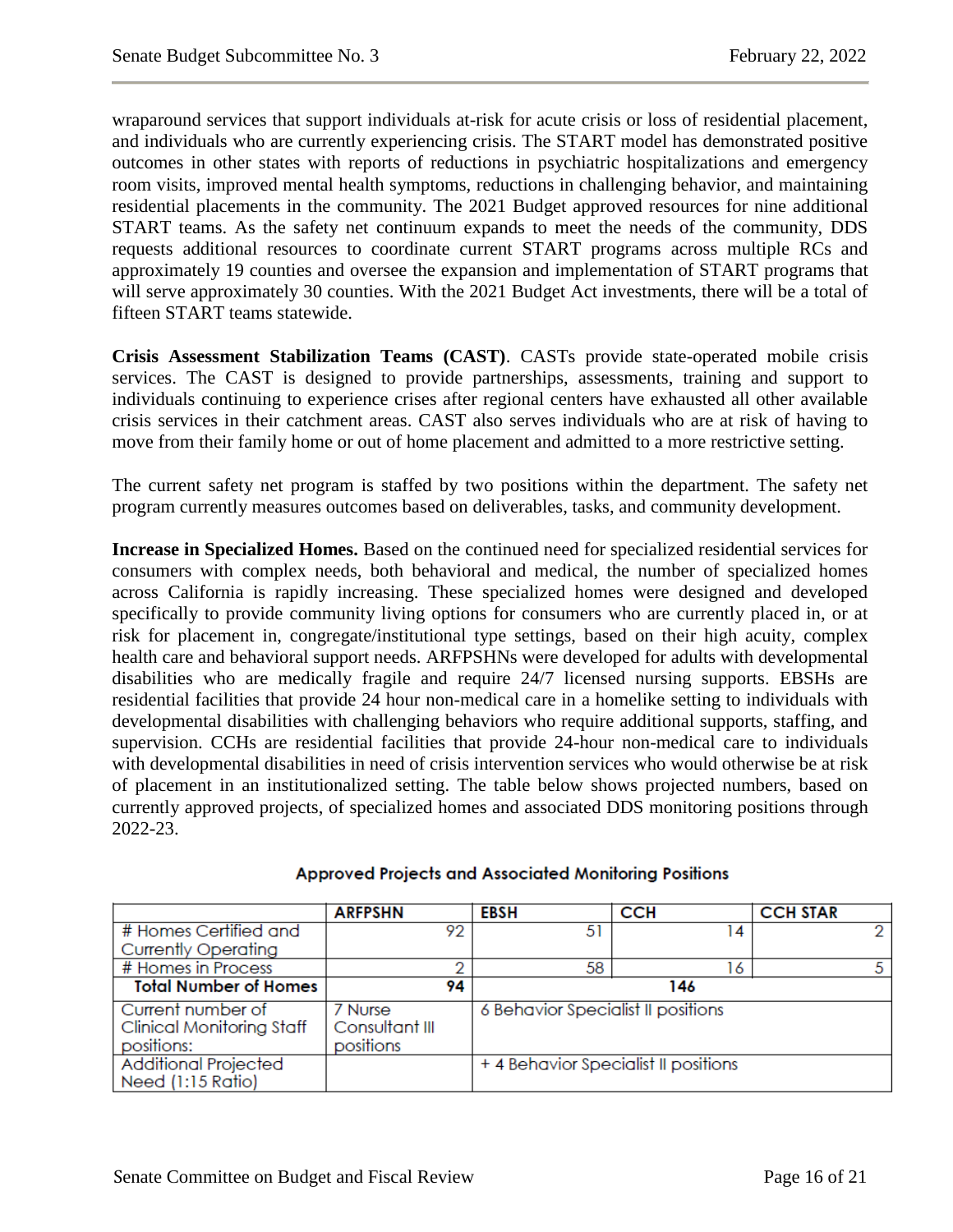DDS requests four additional Behavior Specialist II positions to maintain a clinical staff to facilities ratio of 1:15. In addition to the requested clinical staff positions, DDS also requests to add one Staff Services Manager II, Specialist position to provide broad technical support in the areas of specialized home budget review and approval process, home and census data compilation, tracking, trending and reporting home review associated outcome measures, and technical support for clinical staff in the development and implementation of statewide training events and workshops.

**Safety Net Investments in Past Budgets**. RC consumers who are arrested and determined to be incompetent to stand trial are referred to competency training so that they may participating in court proceedings. In past years, there has been a waitlist for admission to competency training at Porterville Secure Treatment Area. The 2021 budget included \$2.3 million (\$853,000 General Fund) for three positions and resources to develop community-based competency restoration programs. Additionally, the 2020 budget included trailer bill language that made it easier for courts to divert people with IDD away from the criminal legal system and provided parity for diversion options for individuals who have committed non-violent crimes. While DDS provides competency training and treatment at Porterville Developmental Center Secure Treatment Area, this may not be the optimal setting for particular individuals, such as those who have been charged with non-violent felony offenses and could be safely served in a community setting. Despite funding, the development of community-based competency programs for RC consumers has been slow.

**Coordination with Master Plan for Aging and Other Departments.** Since late 2019, DDS has redirected staff to participate in a variety of workgroups led by the Department of Aging to identify priorities and gather input for the Master Plan for Aging. Due to changing support needs of individuals and caregivers as they age, the coordinated implementation of the Master Plan for Aging, and increasing needs for local resource development, DDS requests a dedicated position within the safety net team to support an aging population.

Currently, safety net-focused efforts include participation and coordination among a variety of program areas within DDS and with other state departments. As a result, the data-driven outcome and accountability measures for each program are decentralized. Safety net staff work to pull data from a variety of data sources to compile information and update resources and reports to inform RCs, community stakeholders, the Administration, and legislative staff. Safety net information and data is currently collected and maintained via manual processes including Excel. The additional resources will support and improve upon the current processes and be the liaison to other data and information sources, processes and systems across DDS. Currently, the safety net program has no assigned data analyst to support the data efforts to make recommendations informed by comprehensive and cohesive data. As such, DDS requests one Research Data Specialist I.

#### **Staff Comment and Recommendation.** Hold open.

- 1. Please elaborate on how the requested resources will help with collaboration and coordination between the department and other state departments/agencies.
- 2. Please provide an update on the development of the nine START teams funded in the 2021 Budget.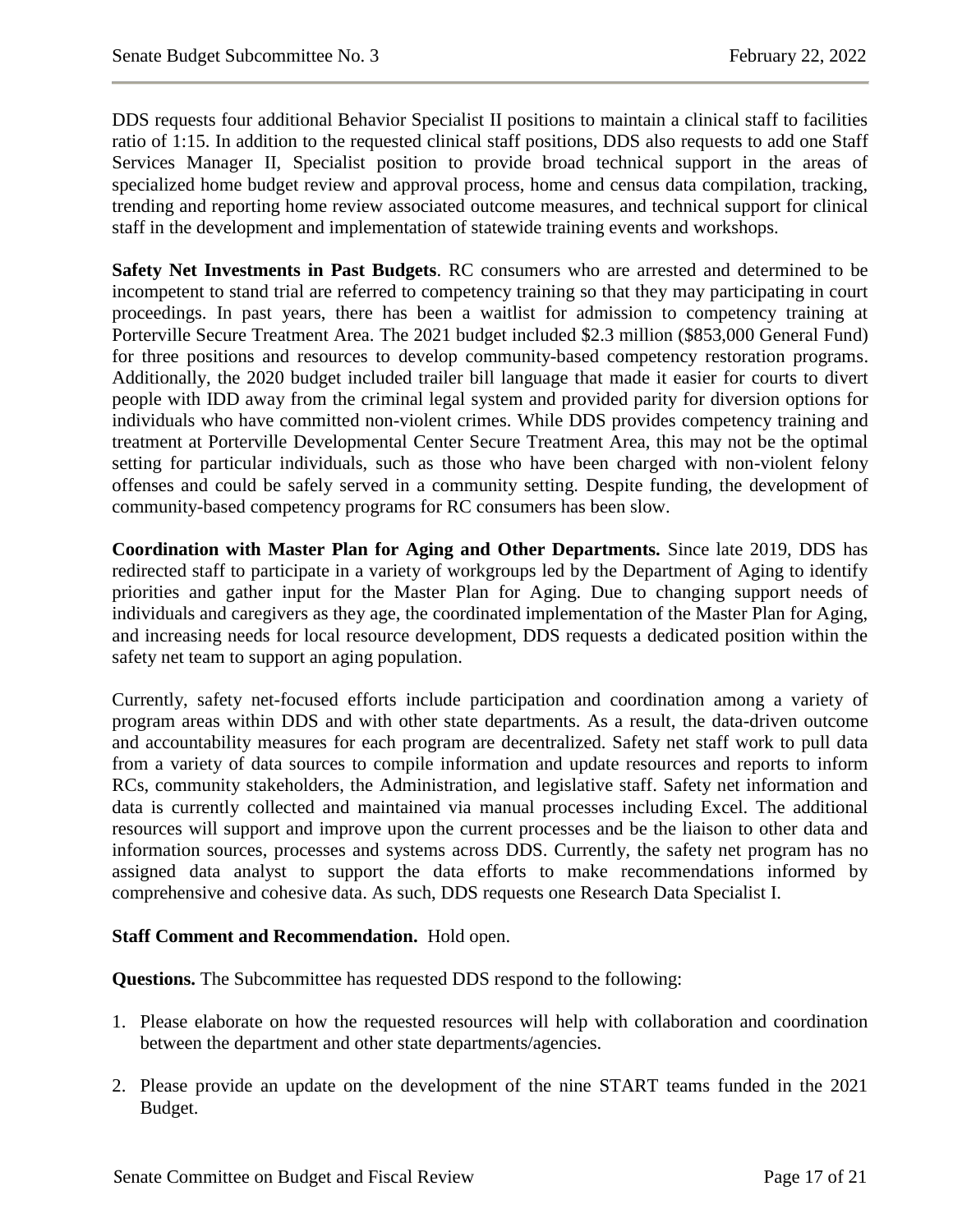3. The 2020 Budget and the 2021 Budget provided additional resources to help divert consumers away from the criminal legal system and to develop community-based competency restoration programs. Please provide an update on how those resources are being used and the timeline for the development of community-based programs.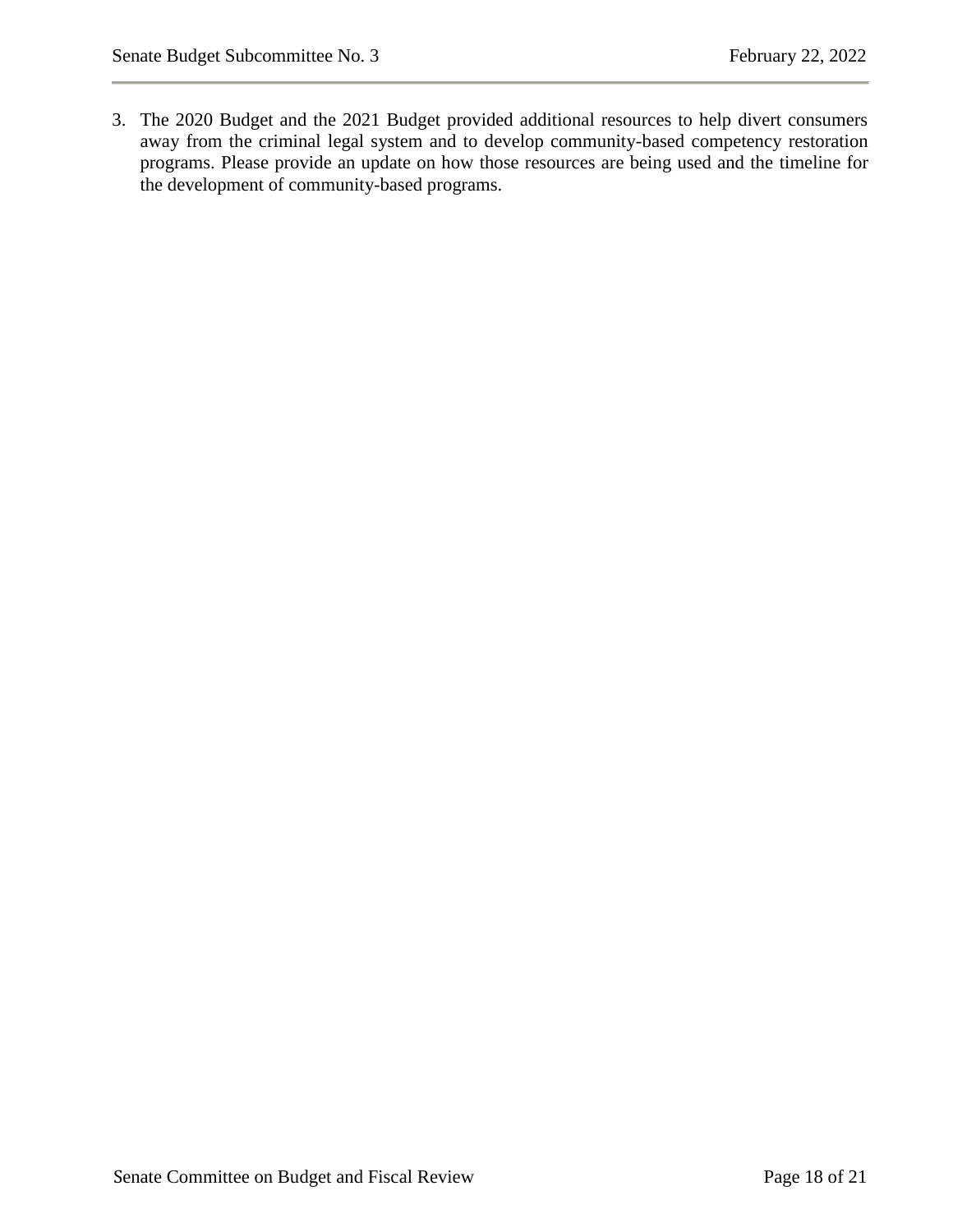#### <span id="page-18-0"></span>**Issue 6: Home and Community Based Services (HBCS) American Rescue Plan Act (ARPA) Overview**

**Budget Issue.** The state's ARPA HCBS spending plan includes \$1.6 billion (\$1.1 billion ARPA) made available through 2023-24. The funding is allocated to six initiatives:

- Service Provider Rate Reform (\$1.4 billion)
- Restoration of Social Recreation and Camp Services (\$121.1 million)
- Language Access and Cultural Competency (\$45.8 million; \$10 million General Fund ongoing)
- Coordinated Family Support Services (\$41.7 million; \$25 million General Fund ongoing)
- Enhanced Community Integration for Children and Adolescents (\$12.5 million)
- Modernization of Developmental Services Information Technology Systems (\$7.5 million).

**Service Provider Rate Reform.** The 2021 budget included statutory authority for a five-year phasein of rate reform to achieve the rates in the 2019 DDS Rate Study. The budget begins to phase in rate reform on April 1, 2022. Annual funding includes resources for the development and implementation of a quality incentive payment program focused on improving consumer outcomes and service quality. The department must implement a quality incentive program to improve consumer outcomes, service provider performance, and the quality of services, with input from stakeholders, within the 2022-23 fiscal year. The language requires the department to implement rate models for providers consisting of a base rate (90 percent of the rate model proposed in a 2019 rate study) and a quality incentive payment (up to 10 percent of the rate model proposed in a 2019 rate study) by July 1, 2025. Quality payments would be paid to providers that meet certain quality measures and benchmarks. Finally, the language required the department to provide an update to the Legislature on or before March 1, 2022, regarding progress toward implementing rate reform and creating an enhanced person-centered, outcomes-based system.

**Social Recreation and Camp Services.** The 2021 budget restored access to regional center services including camping services, social recreation activities, educational services, and nonmedical therapies such as social recreation, art, dance, and music for individuals who have IDD. The department requested all RCs to provide information to service coordinators and conduct outreach to consumers, families, providers and local community organizations about the availability of these services. Additionally, each RC was required to submit an outreach plan to the department by December 15, 2021.

**Language Access and Cultural Competency.** COVID-19 highlighted the continued need to assist families of children who are regional center consumers from underserved communities to navigate systems – to improve service access and equity and meet basic needs. The 2021 budget included funding for language access and cultural competency orientations and translations for regional center consumers and their families. This additional investment may be used for identification of vital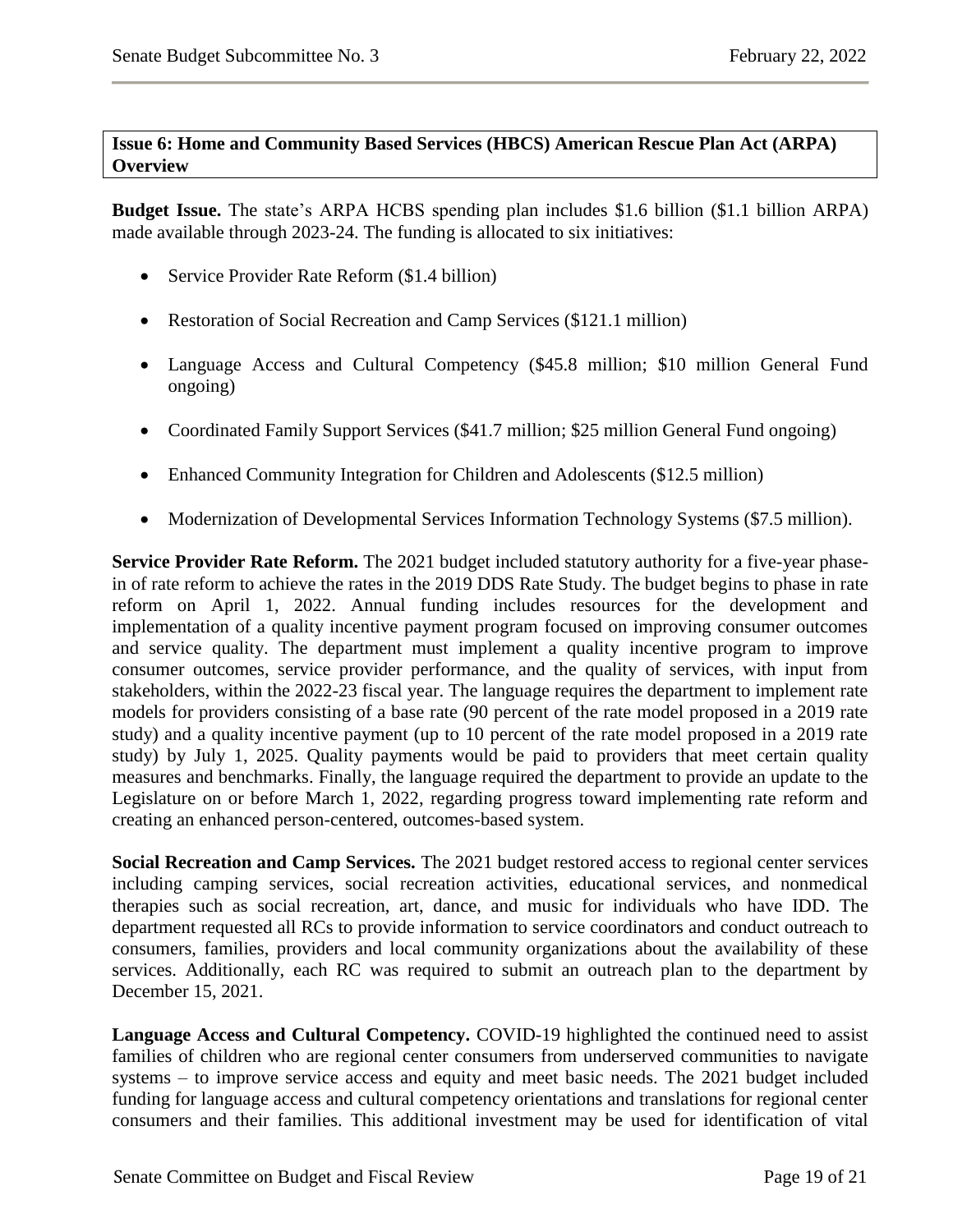documents for translation, regular and periodic language needs assessments to determine threshold languages, coordination and streamlining of interpretation and translation services, and implementation of quality control measures to ensure the availability, accuracy, readability, and cultural appropriateness of translations. DDS will also coordinate with the California Health & Human Services Agency on this initiative.

**Coordinated Family Support Services.** Currently, adults living outside the family home have more coordinated supports than individuals living with their families. DDS data shows a higher percentage of adults who identify as non-white (75 percent) live with their family as compared to adults who are white (52 percent). To improve service equity for adults who live with their family, and improve individual supports at home, this proposal would pilot a new service for families similar to supported living services provided outside the family home. The pilot would assist families in coordinating the receipt/delivery of multiple services.

**Enhanced Community Integration for Children and Adolescents**. This proposal would support community social recreational connections for children through a multi-year grant program. The grant program will be for regional centers to work with CBOs and local park and recreation departments to leverage existing resources and develop integrated and collaborative social recreational activities.

**Modernization of Developmental Services Information Technology Systems.** The one-time investment supports the initial planning process to update the RC fiscal system and implement a statewide Consumer Electronic Records Management System.

The existing RC fiscal system was implemented in 1984. The current information technology systems for billing and case management are unable to quickly adapt to changing needs given the age of the systems and lack of standardization. Changes require DDS and regional centers to create and apply patches independently to each individual RC system. The process for reporting data from the regional centers to the department is delayed, resulting in significant data lags that can delay identification of problems and hinder decision-making given outdated information. Replacement of the RC fiscal system, which processes provider payments, will improve efficiencies as the system is modernized and provide more detailed expenditure data consistent with CMS payment system expectations.

The RCs do not have a statewide standardized client case management system. Securing timely and accurate data is extremely challenging due to system differences. Additionally, there is not an outward-facing option for self-advocates and families to access their information, such as IPPs, current authorizations, appointments, and outcomes data. Instead, that information is being delivered by mail or email. This proposal will increase the availability and standardization of information to include measures/outcomes, demographics, service needs, and special incident reports. The system will allow consumers, via the web or app, to access their records. This investment will also support efforts to develop an outcomes-based system for purchase of services.

**Staff Comment and Recommendation.** This is an informational item. No action is needed.